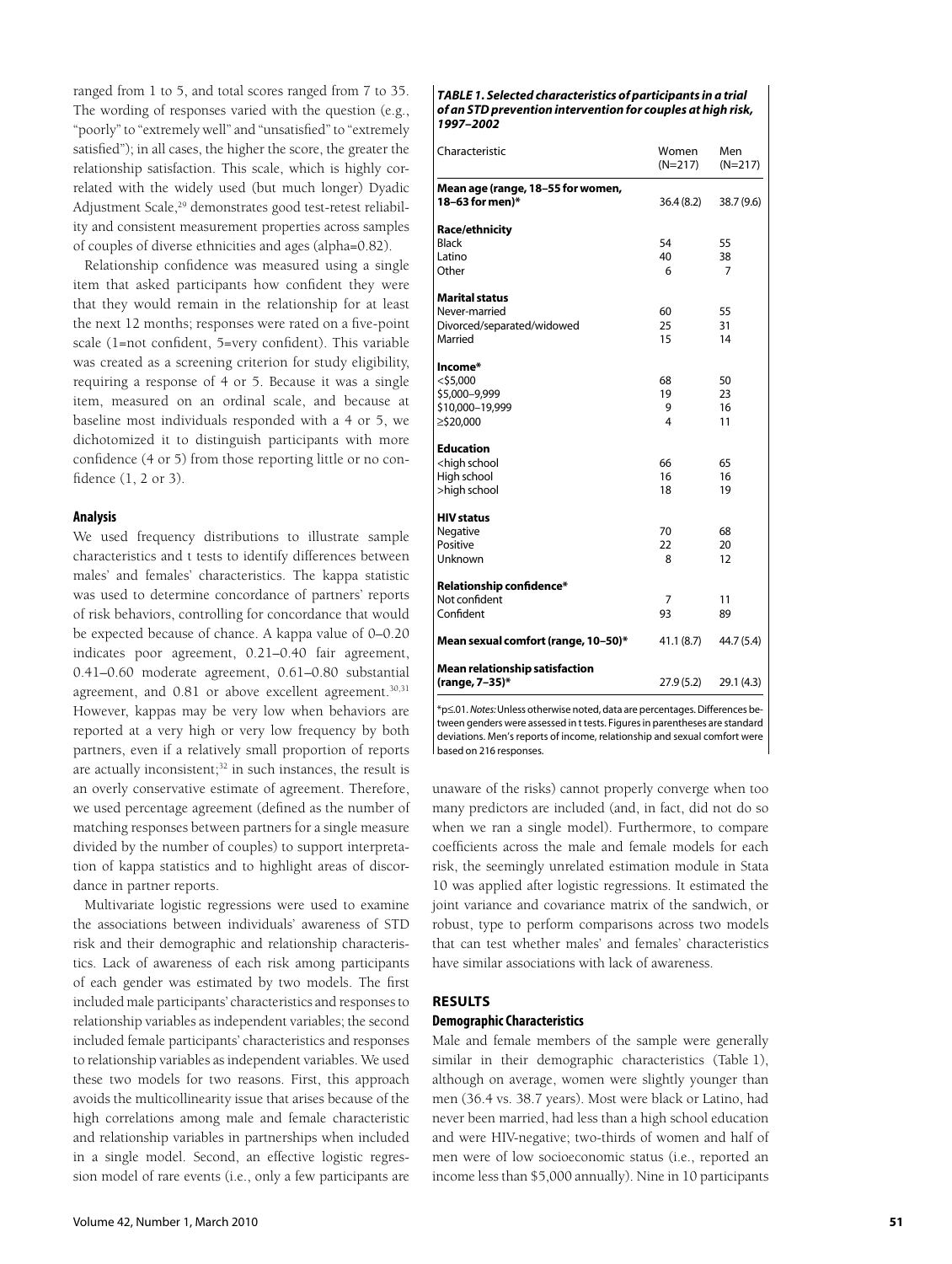## *TABLE 2. Percentage distribution of participants, by agreement between their reports and their partner's reports of their partner's risk behavior, according to gender*

| Behavior                                              | Female    | Male      |
|-------------------------------------------------------|-----------|-----------|
| Partner has been nonmonogamous<br>in the past 90 days | $(N=129)$ | $(N=176)$ |
| Both say yes                                          | 12.4      | 6.3       |
| Both say no                                           | 59.7      | 74.4      |
| Says yes, partner says no                             | 24.8      | 5.1       |
| Says no, partner says yes                             | 3.1       | 14.2      |
| Kappa                                                 | 0.32      | 0.29      |
| Partner ever injected drugs                           | $(N=210)$ | $(N=213)$ |
| Both say yes                                          | 20.5      | 17.8      |
| Both say no                                           | 61.9      | 68.1      |
| Says yes, partner says no                             | 7.1       | 2.3       |
| Says no, partner says yes                             | 10.5      | 11.7      |
| Kappa                                                 | 0.58      | 0.63      |
| Partner received an STD diagnosis                     | $(N=215)$ | $(N=215)$ |
| in the past 90 days                                   |           |           |
| Both say yes                                          | 0.5       | 0.5       |
| Both say no                                           | 88.8      | 86.5      |
| Says yes, partner says no                             | 0.9       | 1.4       |
| Says no, partner says yes                             | 9.8       | 11.6      |
| Kappa                                                 | 0.06      | 0.04      |
| <b>Partner's HIV status</b>                           | $(N=179)$ | $(N=188)$ |
| Perceives positive, partner says positive             | 20.1      | 20.2      |
| Perceives negative, partner says negative             | 74.9      | 75.0      |
| Perceives positive, partner says negative             | 2.8       | 1.1       |
| Perceives negative, partner says positive             | 2.2       | 3.7       |
| Kappa                                                 | 0.86      | 0.86      |
| Partner traded sex in the past 90 days                |           | $(N=171)$ |
| Both say yes                                          | na        | 1.2       |
| Both say no                                           | na        | 93.0      |
| Says yes, partner says no                             | na        | 1.2       |
| Says no, partner says yes                             | na        | 4.7       |
| Kappa                                                 | na        | 0.26      |

*Note:* na=not applicable, because question was asked only about women.